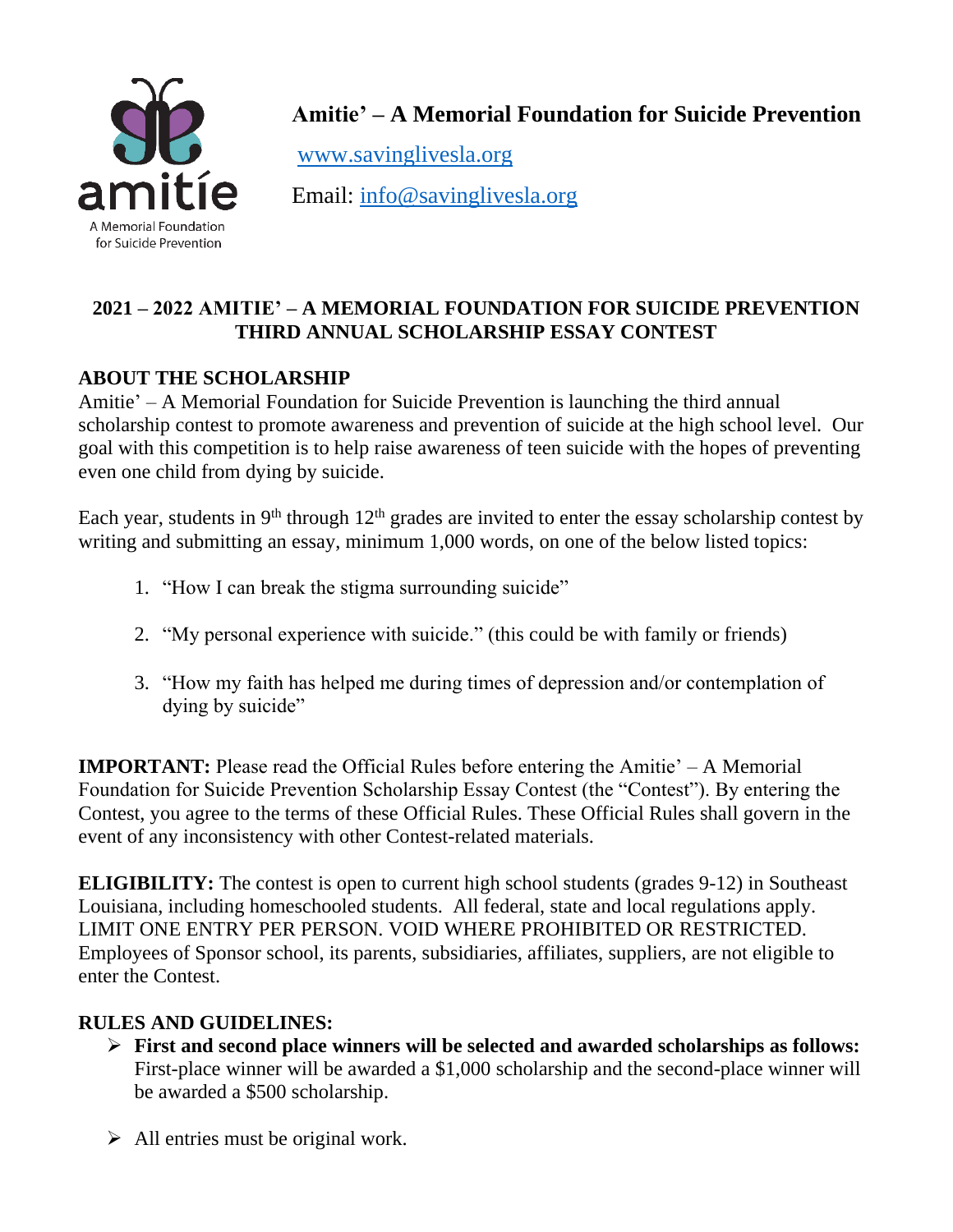- $\triangleright$  Judges will include the board members of Amitie' A Memorial Foundation for Suicide Prevention.
- ➢ The competition runs annually **September 1st through February 28th with the winners being announced in April via notification to the student's school administrator, sponsor or guardian. The application deadline is February 28 at 11:59 P.M.**
- $\triangleright$  All submissions must be typed, double-spaced, and consist of at least 1,000 words. Essays which do not reach this minimum will not be considered for scholarship awards.
- $\triangleright$  Submissions may not include obscene, offensive or inappropriate material, defame any person, or otherwise infringe on any person's proprietary rights. (in Sponsor's sole and absolute discretion)
- ➢ All entries **must include completed submissions form below**. Entries can be received via emailed PDF format to [info@savinglivesla.org](mailto:info@savinglivesla.org) or mailed via USPS to 1400 Wisteria Drive, Metairie, LA 70005.

**DISCLAIMERS:** By competing in this contest and/or accepting the scholarship award, entrants agree that Sponsor and all of its respective officers and directors will have no liability whatsoever, and will be held harmless by entrants for any liability for any injuries, losses, or damages of any kind to person and property resulting in whole or in part, directly or indirectly, from the acceptance, possession, misuse, or use of the scholarship, or participating in this Contest. Amitie' does not discriminate on the basis of race, color, national origin, ethnic origin, sexual orientation or gender identity.